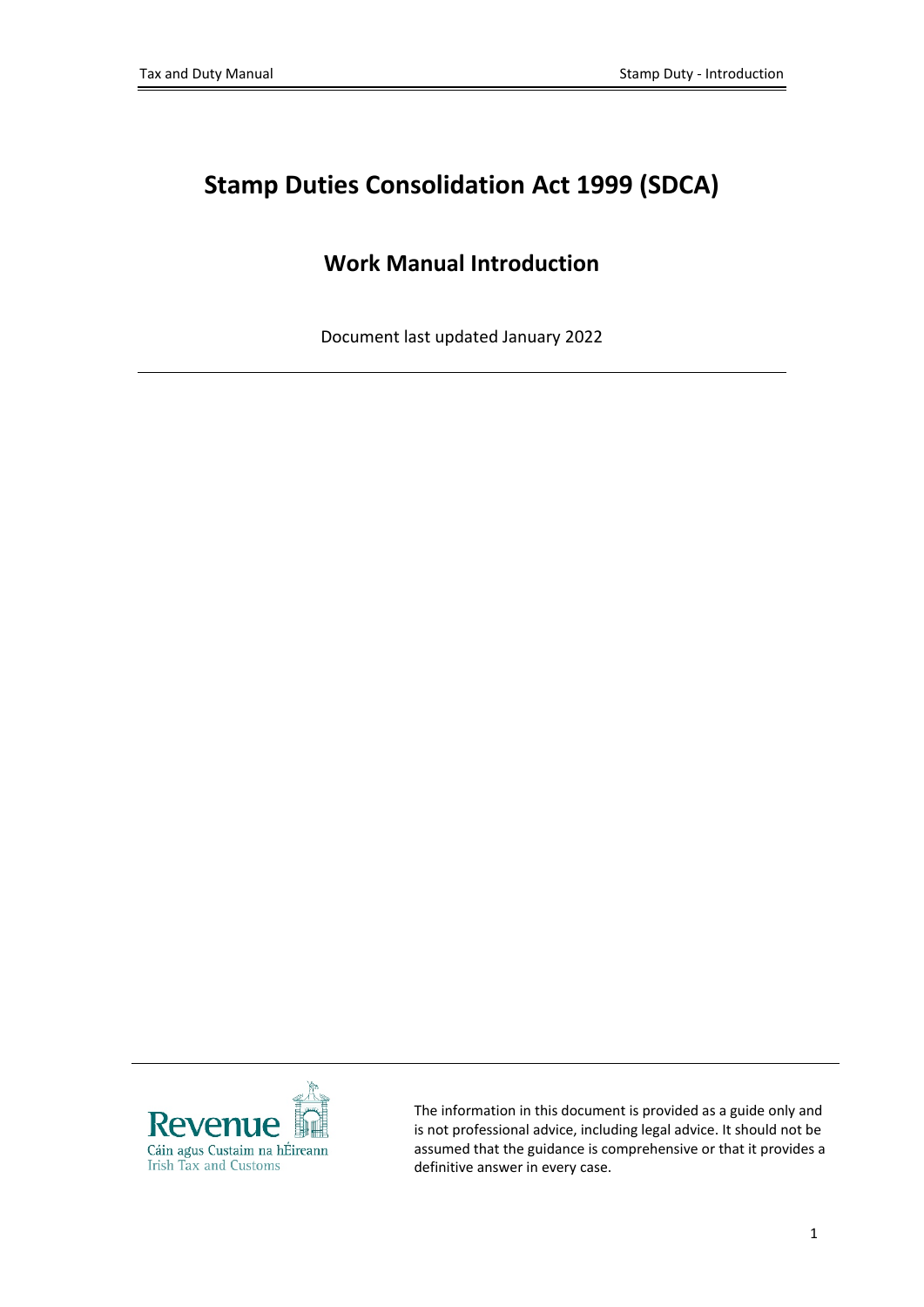## **Table of Contents**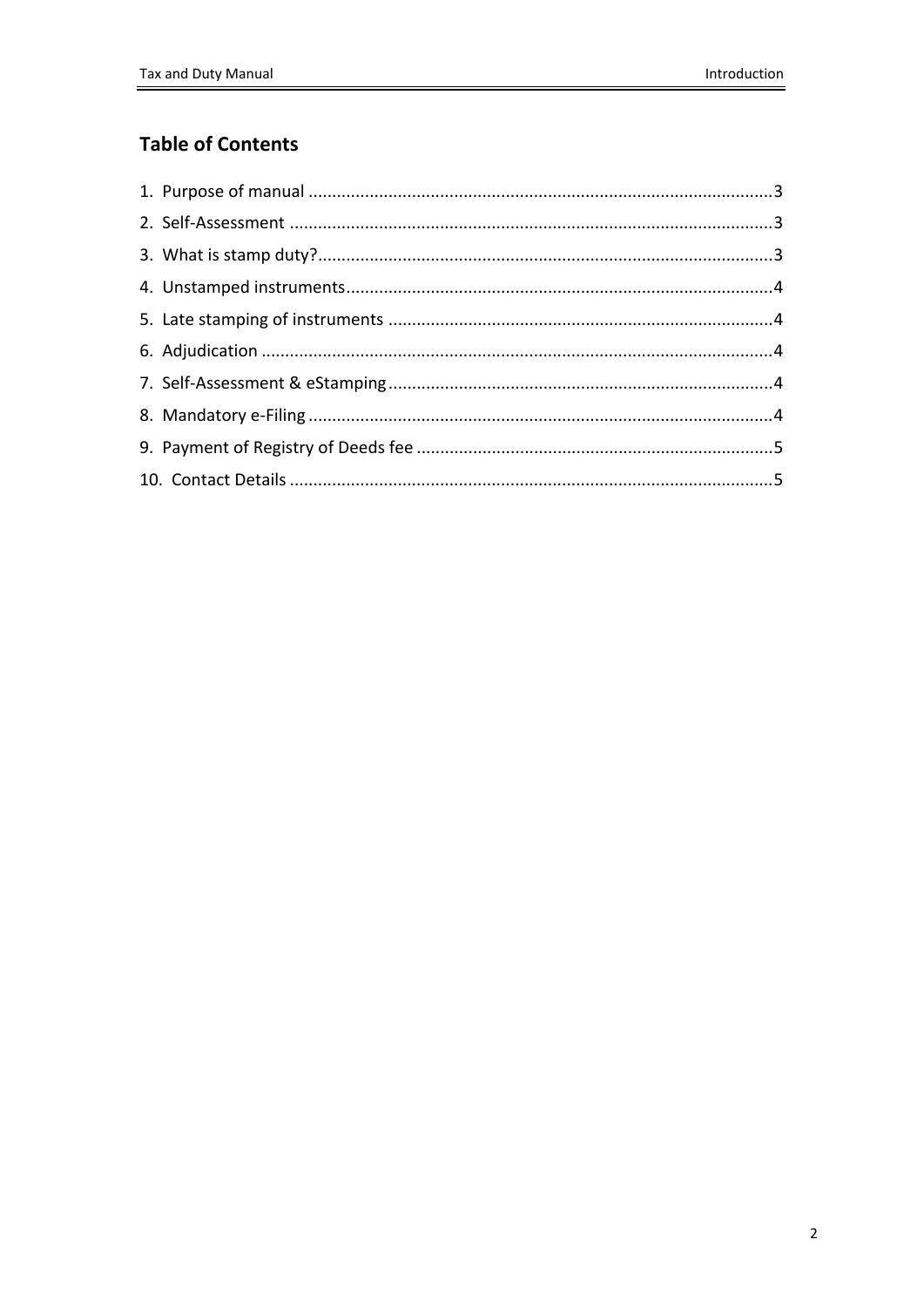## <span id="page-2-0"></span>1. Purpose of manual

The purpose of this manual is to provide assistance to staff in dealing with stamp duty issues. It should be read in conjunction with the [Stamp](http://www.revenue.ie/en/practitioner/law/notes-for-guidance/stamp-duty/index.html) [Duty](http://www.revenue.ie/en/practitioner/law/notes-for-guidance/stamp-duty/index.html) [Notes](http://www.revenue.ie/en/practitioner/law/notes-for-guidance/stamp-duty/index.html) [for](http://www.revenue.ie/en/practitioner/law/notes-for-guidance/stamp-duty/index.html) [Guidance.](http://www.revenue.ie/en/practitioner/law/notes-for-guidance/stamp-duty/index.html)

## <span id="page-2-1"></span>2. Self-Assessment

This manual sets out the stamp duty position in relation to instruments executed on or after 7 July 2012 – to which the new self-assessment regime for stamp duties applies by reference to:

- Finance Act 2012 which contains the main self-assessment provisions;
- Finance Act 2012 (Section 107) (Specified Date) Order 2012 (S.I. No 228 of 2012) – which specifies the commencement date of 7 July 2012;
- Stamp Duty (E-Stamping of Instruments and Self-Assessment) Regulations 2012 (S.I. No. 234 of 2012) – which contains the e-stamping Regulations to take account of self-assessment.

## <span id="page-2-2"></span>3. What is stamp duty?

Stamp duty is a tax on instruments. Duty is charged on any document which falls into charge under Schedule 1 of the Stamp Duties Consolidation Act 1999 (SDCA) and which falls within the territoriality provisions in section 2 (1)(b), which states that any instrument that "is executed in the State or, wherever executed, relates to any property situated in the State or any matter or thing to be done in the State, shall be chargeable with stamp duty."

The stamp duties chargeable in Ireland fall into two main categories.

- 1. The first comprises the duties payable on a wide range of legal and commercial documents, including (but not limited to) conveyances of property, leases of property, share transfer forms and certain agreements. Prior to 31 December 2009, the duties in this category were denoted by means of stamps affixed to or impressed on the document. Following the introduction of the eStamping system, all instruments must be stamped by means of attaching the stamp certificate, obtained under the eStamping system, to the instrument and, depending on the nature of the document, may be either *ad valorem* or of fixed amount.
- 2. The second category comprises duties and levies payable by reference to statements. These duties and levies mainly affect banks and insurance companies and include a duty in respect of financial cards (e.g. Credit, ATM, Laser and Charge cards) and levies on certain insurance premiums and pension schemes.

The SDCA also sets out how stamp duty is to be paid and denoted and the person liable to pay the duty. To be liable to duty the instrument must fit into one of the heads of charge set out in Schedule 1.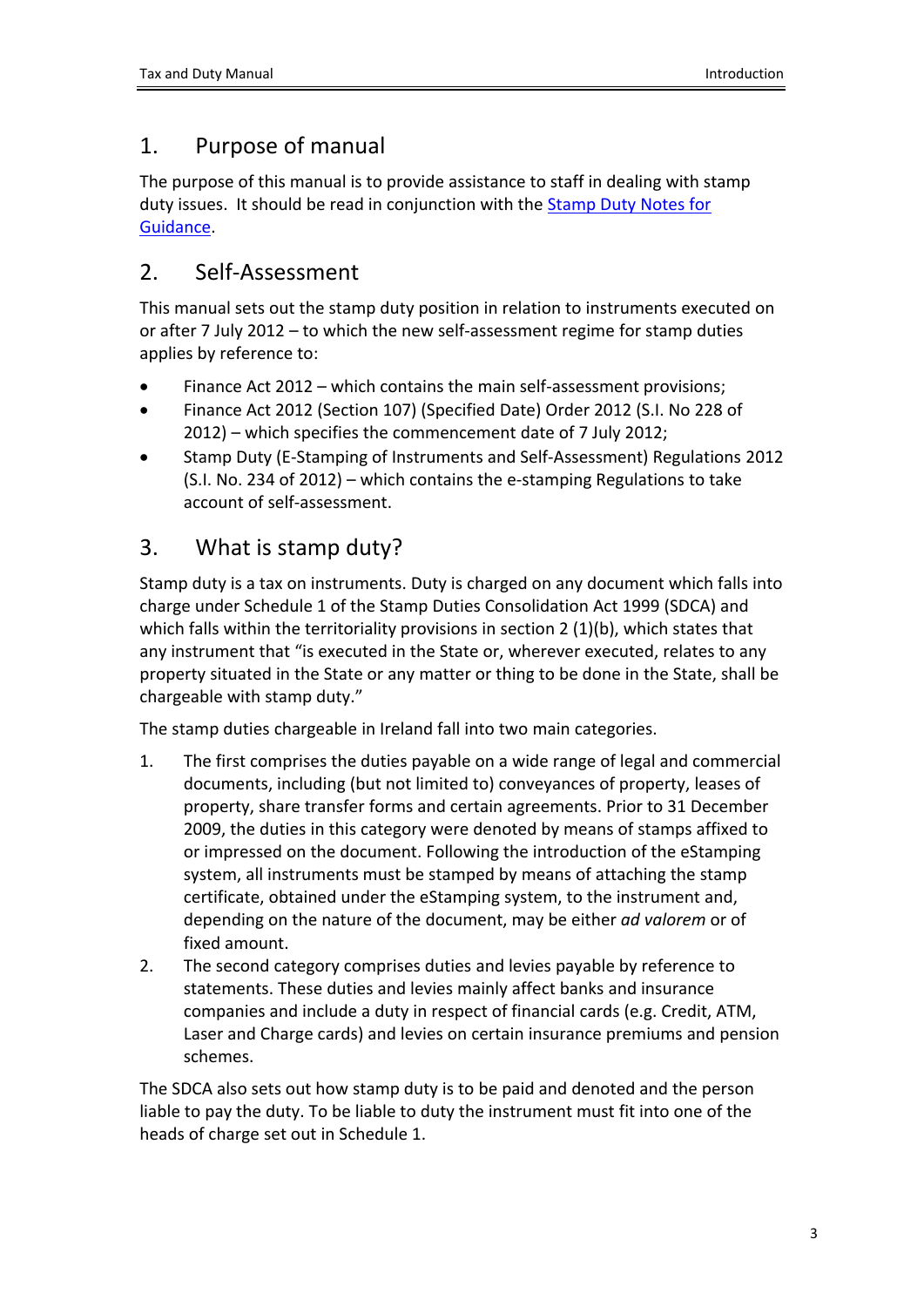## <span id="page-3-0"></span>4. Unstamped instruments

Instruments which are chargeable to stamp duty but which have not been duly stamped cannot be used as evidence or be available for any purpose, except in a criminal case or in a civil proceeding by the Revenue Commissioners to recover stamp duty.

[Part 10, section 127]

## <span id="page-3-1"></span>5. Late stamping of instruments

Where stamp duty is not paid by the due date a statutory interest charge is incurred. Similarly, late filing of a stamp duty return will incur a surcharge. Where an interest charge / surcharge is incurred, the eStamping system will automatically calculate the amounts due. The due date for payment of stamp duty and filing a return is within 30 days of execution of the instrument, but in practice where a return is filed and the duty paid within 44 days of execution of an instrument, interest /surcharge is not imposed.

[Part 2, sections 14 and 14A]

### <span id="page-3-2"></span>6. Adjudication

Adjudication was a feature of the pre-self-assessment stamping process. It no longer applies to instruments executed on or after 7 July 2012 to which self-assessment procedures now apply.

[Part 4, section 20]

### <span id="page-3-3"></span>7. Self-Assessment & eStamping

The [eStamping](http://www.revenue.ie/en/tax/stamp-duty/e-stamping) system commenced on 30 December 2009. Self-assessment applies to instruments executed on or after 7 July 2012. Under self-assessment and eStamping a stamp duty return must be filed electronically through the Revenue-online service (ROS) together with the appropriate stamp duty liability in order to obtain a Stamp Certificate. Filing of this return constitutes a self-assessment of any stamp duty due. The system will generate a stamp certificate and an instrument is stamped once the stamp certificate is attached to the instrument.

[Part 2, section 17A]

### <span id="page-3-4"></span>8. Mandatory e-Filing

Stamp duty returns and payments made to Revenue on or after 1 June 2011, must be filed electronically, regardless of the date the instrument was executed.

From that date, stamp duty returns in paper format can be filed only in the following exceptional cases.

- An instrument executed prior to 2002
- An instrument presented to Revenue prior to the introduction of e-Stamping on 30th December 2009.

[Guide](https://www.revenue.ie/en/online-services/services/property/file-a-stamp-duty-return.aspx) [to](https://www.revenue.ie/en/online-services/services/property/file-a-stamp-duty-return.aspx) [filing](https://www.revenue.ie/en/online-services/services/property/file-a-stamp-duty-return.aspx) [a](https://www.revenue.ie/en/online-services/services/property/file-a-stamp-duty-return.aspx) [return](https://www.revenue.ie/en/online-services/services/property/file-a-stamp-duty-return.aspx) [online](https://www.revenue.ie/en/online-services/services/property/file-a-stamp-duty-return.aspx)